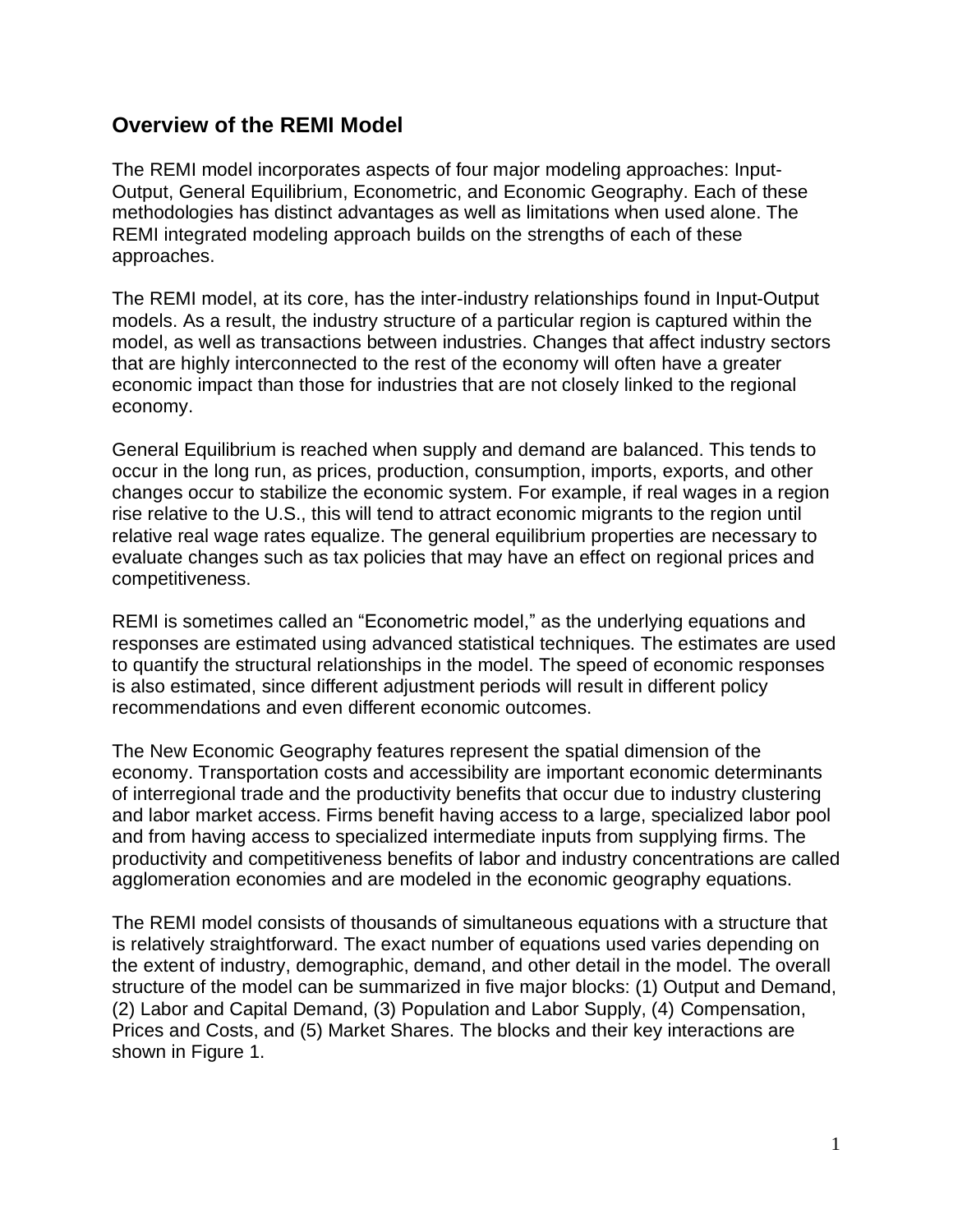

## **Figure 1: REMI Model Linkages**

## **Block 1. Output and Demand**

This block includes output, demand, [consumption,](http://www.remi.com/resources/technical) investment, government spending, import, commodity access, and export concepts. Output for each industry in the home region is determined by industry demand in all regions in the nation, the home region's share of each market, and international exports from the region.

For each industry, demand is determined by the amount of output, consumption, investment, and capital demand on that industry. Consumption depends on real disposable income per capita, relative prices, differential income elasticities, and population. Input productivity depends on access to inputs because a larger choice set of inputs means it is more likely that the input with the specific characteristics required for the job will be found. In the capital stock adjustment process, investment occurs to fill the difference between optimal and actual [capital](http://www.remi.com/resources/technical) stock for [residential,](http://www.remi.com/resources/technical) [non](http://www.remi.com/resources/technical)[residential,](http://www.remi.com/resources/technical) and equipment investment. Government spending changes are determined by changes in the population.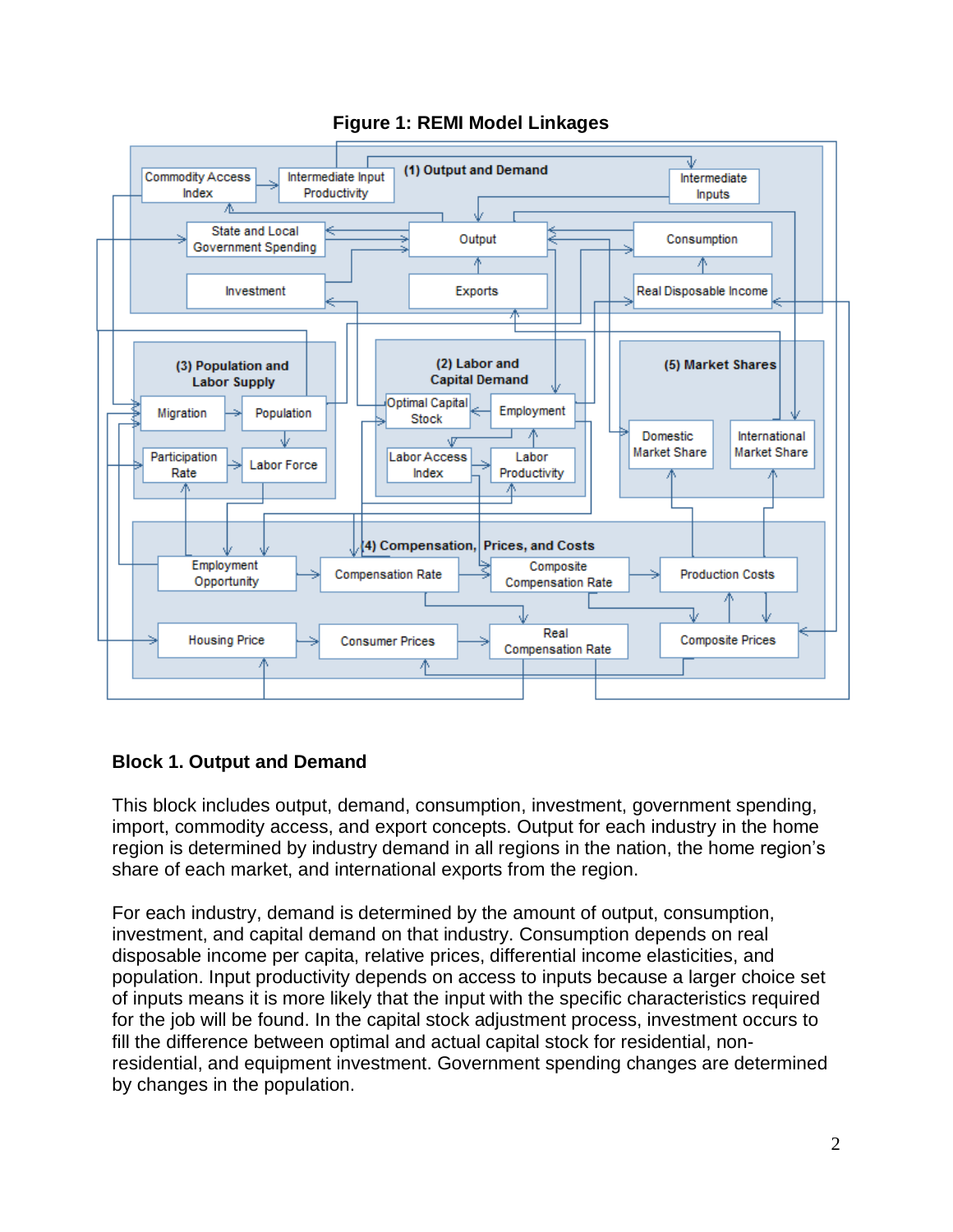### **Block 2. Labor and Capital Demand**

The Labor and Capital Demand block includes the determination of labor [productivity,](http://www.remi.com/resources/technical) labor [intensity,](http://www.remi.com/resources/technical) and the [optimal](http://www.remi.com/resources/technical) capital stocks. Industry-specific labor productivity depends on the availability of workers with differentiated skills for the occupations used in each industry. The occupational labor supply and commuting costs determine firms' access to a specialized labor [force.](http://www.remi.com/resources/technical)

Labor intensity is determined by the cost of labor relative to the other factor inputs, capital and fuel. Demand for capital is driven by the optimal capital stock equation for both non-residential capital and equipment. Optimal capital stock for each industry depends on the relative cost of labor and capital, and the [employment](http://www.remi.com/resources/technical) weighted by capital use for each industry. Employment in private industries is determined by the value [added](http://www.remi.com/resources/technical) and employment per unit of value added in each industry.

#### **Block 3. Population and Labor Supply**

The Population and Labor Supply block includes detailed demographic information about the region. Population data is given for age, gender, and ethnic category, with birth and survival rates for each group. The size and labor force participation rate of each group determines the labor supply. These participation rates respond to changes in employment relative to the potential labor force and to changes in the real after-tax compensation rate. [Migration](http://www.remi.com/resources/technical) includes retirement, military, international, and [economic](http://www.remi.com/resources/technical) [migration.](http://www.remi.com/resources/technical) Economic migration is determined by the relative real after-tax compensation rate, relative employment opportunity, and consumer access to variety.

#### **Block 4. Compensation, Prices and Costs**

This block includes [delivered](http://www.remi.com/resources/technical) prices, [production](http://www.remi.com/resources/technical) costs, equipment cost, the consumption deflator, consumer prices, the price of housing, and the compensation equation. Economic geography concepts account for the productivity and price effects of access to specialized labor, goods, and services.

These prices measure the price of the industry output, taking into account the access to production locations. This access is important due to the specialization of production that takes place within each industry, and because [transportation](http://www.remi.com/resources/technical) and transaction costs of distance are significant. [Composite](http://www.remi.com/resources/technical) prices for each industry are then calculated based on the production costs of supplying regions, the effective distance to these regions, and the index of access to the variety of outputs in the industry relative to the access by other uses of the product.

The cost of production for each industry is determined by the cost of labor, capital, fuel, and [intermediate](http://www.remi.com/resources/technical) inputs. Labor costs reflect a productivity adjustment to account for access to specialized labor, as well as underlying compensation rates. [Capital](http://www.remi.com/resources/technical) costs include costs of non-residential structures and equipment, while fuel [costs](http://www.remi.com/resources/technical) incorporate electricity, natural gas, and residual fuels.